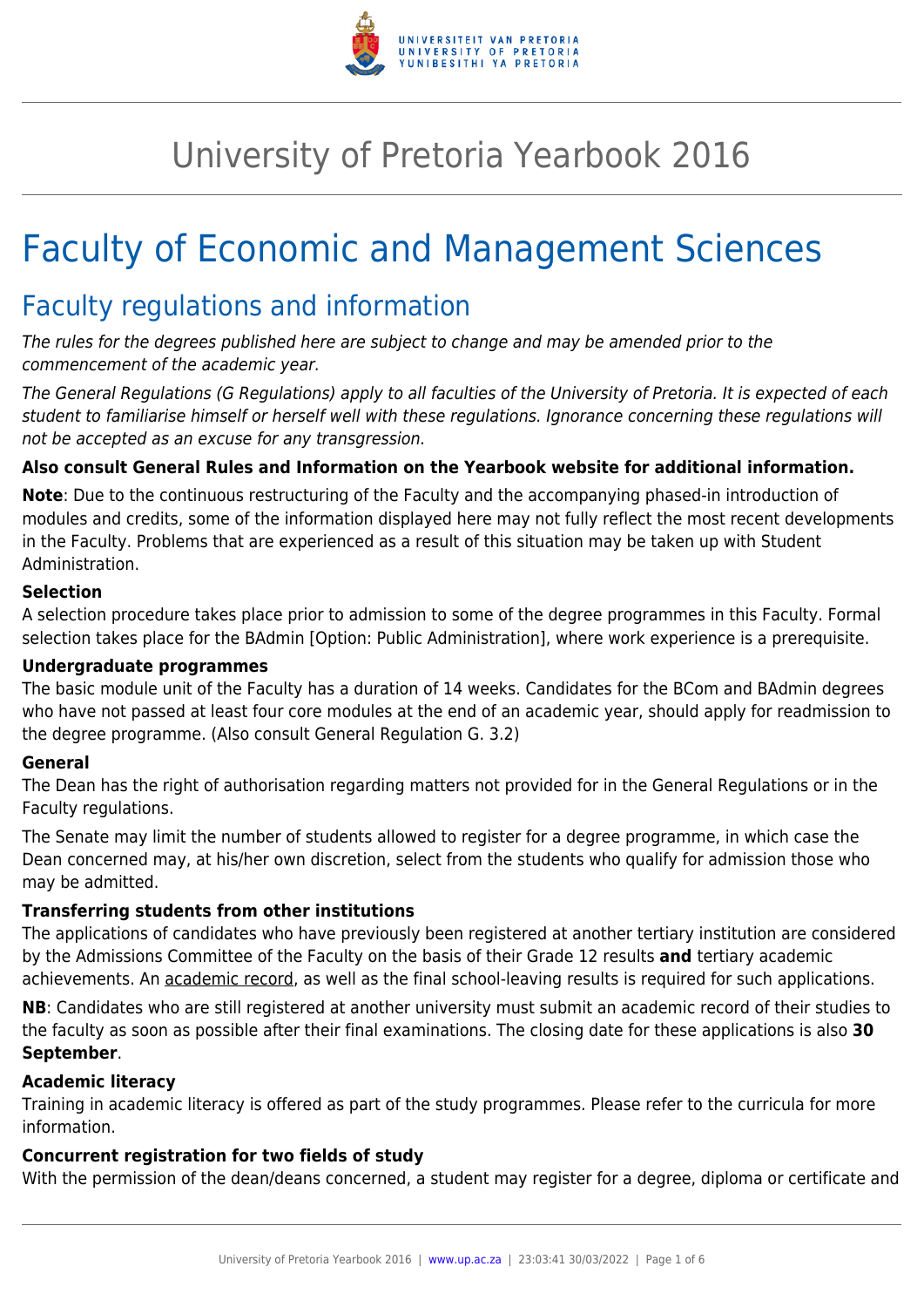

another degree, diploma or certificate, whether undergraduate or postgraduate, simultaneously, subject to the regulations applicable to the fields of study in question and to any other stipulations the dean/deans may prescribe on the condition that there shall be no overlap in the course content of the first degree, diploma or certificate and the second degree, diploma or certificate. Such a concession may be withdrawn by the dean(s) con-cerned if the student does not perform satisfactorily. (See General Reg G.6.)

#### **Minimum study periods and requirements for bachelor's degrees**

A bachelor's degree is conferred on a student only if he or she complies with the minimum period of study and other requirements as stipulated in the Joint Statute and the regulations of the University pertaining to the acquisition of that degree. (See General Regulation G.7.)

Periods of attendance at and credits for modules which a student obtained at the University and which did not form part of the requirements for a degree already conferred on a student, may be accepted by the dean in consultation with the head of the department concerned, for a bachelor's degree, provided that the student complies with the stipulations in G.8.1 and G.9.4(a).

Subject to the stipulations of the Joint Statute, the dean may accept periods of attendance as a registered matriculated student at any other tertiary institution approved by Senate for this purpose, as part of the student's attendance record for a bachelor's degree.

#### **Examinations**

- a. A student is admitted to an examination only if the lecturer of that module in consultation with the head of the department, certifies that the student has prepared himself or herself satisfactorily by due performance in his/her work and has fulfilled the attendance requirements. Class attendance in all modules and for the full duration of all programmes is compulsory for all students.
- b. A student may be refused admission to the examination or promotion to a subsequent year of study if the prescribed tuition fees are not paid.
- c. A student may be refused admission to the examination or promotion to a subsequent year of study if he/she fails to fulfil the attendance requirements. Class attendance in all modules and for the full duration of all programmes is compulsory for all students.
- d. In exceptional cases, where it is deemed appropriate, the Dean of a faculty may excuse a student from attending all or part of a module.
- e. The minimum semester mark to be admitted to an examination in a first-semester module on 100-level is 30%, and the semester/year mark for admission to an examination in all other modules is 40%.
- f. The examinations for first-semester modules take place in May/June, while all other examinations (secondsemester modules and year modules) take place in October/November (also consult General Regulation G.12).

#### **Pass requirements and subminima in examinations**

A final mark of at least 50% is required to pass a module. The year or semester mark must fall within a range of 40%-60% and the examination mark must fall within a range of 40%-60% of the final mark. Deviations from this rule can be approved by the Dean. The formula that is used to determine the final mark will be specified in the study guide of the module.

#### **Ancillary examinations**

After completion of an examination and before the examination results are announced, the examiners may summon a student for an ancillary examination on particular aspects of the work of that module.

#### **Re-marking of examination papers**

After an examination, departments give feedback to students about the framework that was used by the examiners during the examination. The way in which feedback is given, is determined by the heads of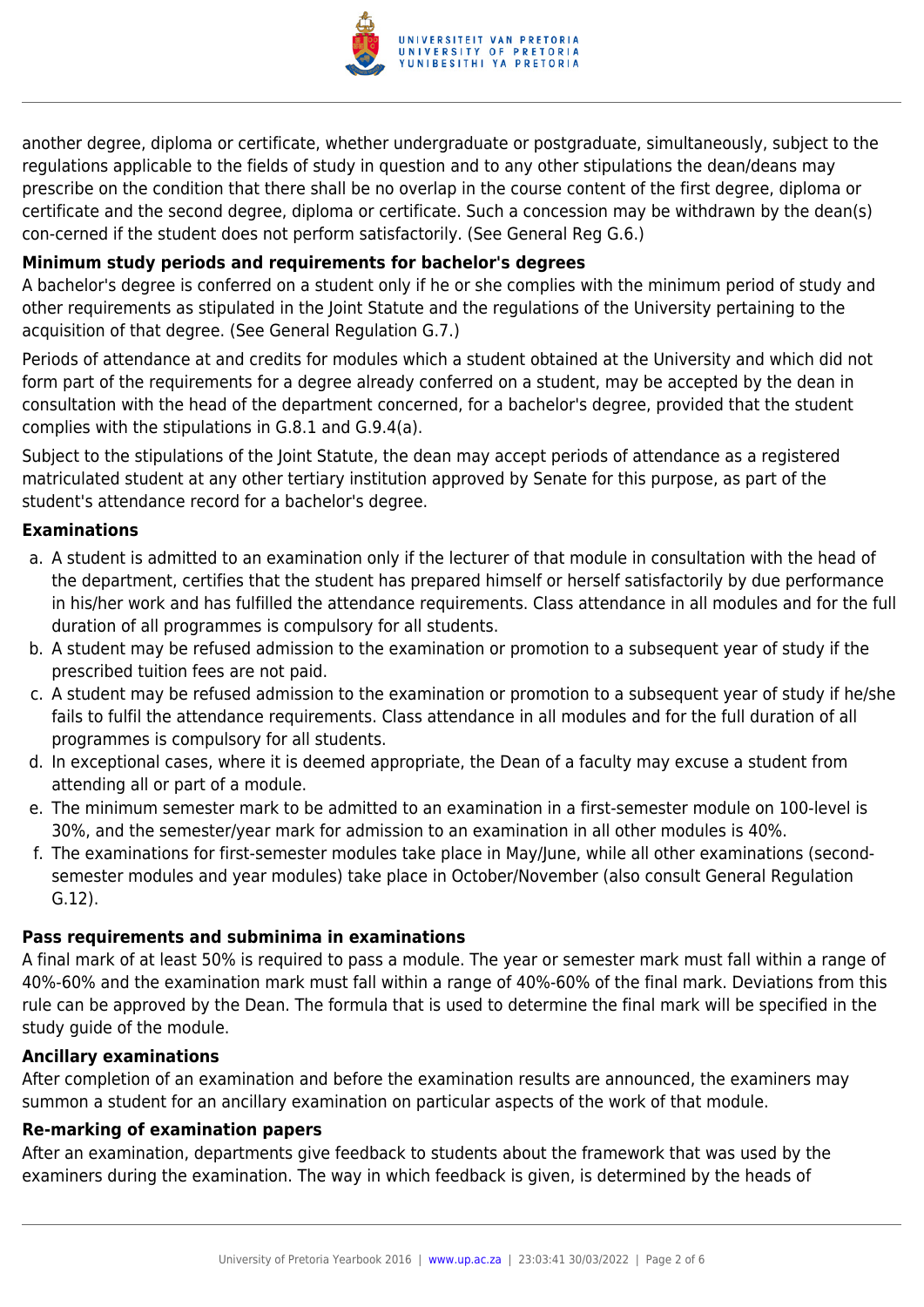

department. Students may apply for remarking of an examination paper after perusal and within 14 calendar days of commencement of lectures in the next semester. The prescribed fee has to be paid. The paper will then be re-marked by an examiner appointed by the head of the department (also consult General Regulation G.14).

#### **Supplementary examinations**

(Also consult General Regulation G.12, par. 4.3, 4.4, 4.5)

- a. Supplementary examinations in first-semester modules take place after the May/June examinations, while those in second-semester and year modules take place after the October/November examinations.
- b. A student may be admitted to a supplementary examination in a module, in cases where
- i. a final mark of between 40% and 49% has been obtained, or
- ii. a pass mark has been obtained, but the required subminimum in the examination section of the module or divisions thereof has not been obtained.
- c. If the module, in which a final mark of between 40% and 49% has been obtained, is a first-semester module at 100-level, a supplementary examina-tion must be granted. For all other modules, the Department has the discretion to allow a student to write a supplementary examination.
- d. To pass a supplementary examination, a student must obtain a final mark of 50% the semester or year mark is not taken into consideration.
- e. The highest final percentage a student can obtain in a supplementary examination is 50%.
- f. Special supplementary examinations are not arranged for students who are unable to write the examination for whatever reason, at the scheduled times.
- g. Supplementary examinations cover the same subject matter as was the case for the examinations.

#### **Aegrotat/extraordinary examinations**

(Also consult General Regulation G.12, par. 5.1 and 5.2)

- a. A student who is prevented from preparing for an examination, or from sitting for it, owing to unforeseen circumstances or illness, may be granted permission by the Dean to write an aegrotat/extraordinary examination in the particular module(s).
- b. An application to sit for an aegrotat/extraordinary examination, supported by applicable corroborative proof (for example an original medical certificate), must be submitted to the Student Administration office, not later than 3 (three) days after the module should have been written, provided that an application that could not be submitted in time may also be submitted for consideration, provided that there is a valid reason.
- c. Once a student has sat for an examination, he or she may not afterwards apply for an aegrotat/extraordinary examination on the basis of unforeseen circumstances or illness.
- d. A student who has been granted permission to write an aegrotat/ extraordinary examination, and then fails to write the examination will not be allowed another opportunity to write any further examination in the specific module.
- e. A student who wrote an aegrotat/extraordinary examination does not qualify for a supplementary examination.

#### **Special examinations**

(See General Regulation G.12, par. 6.1)

- a. A student registered for the BCom or BAdmin degree programme and who complies with all the requirements for the degree, with the exception of a maximum of two 14-week modules, or the equivalent, may be admitted to a special examination in the module(s) concerned at the end of the following semester or earlier.
- b. A student only qualifies for a special examination if he/she were admitted to and sat for the prescribed examination in the final (preceding) examination period.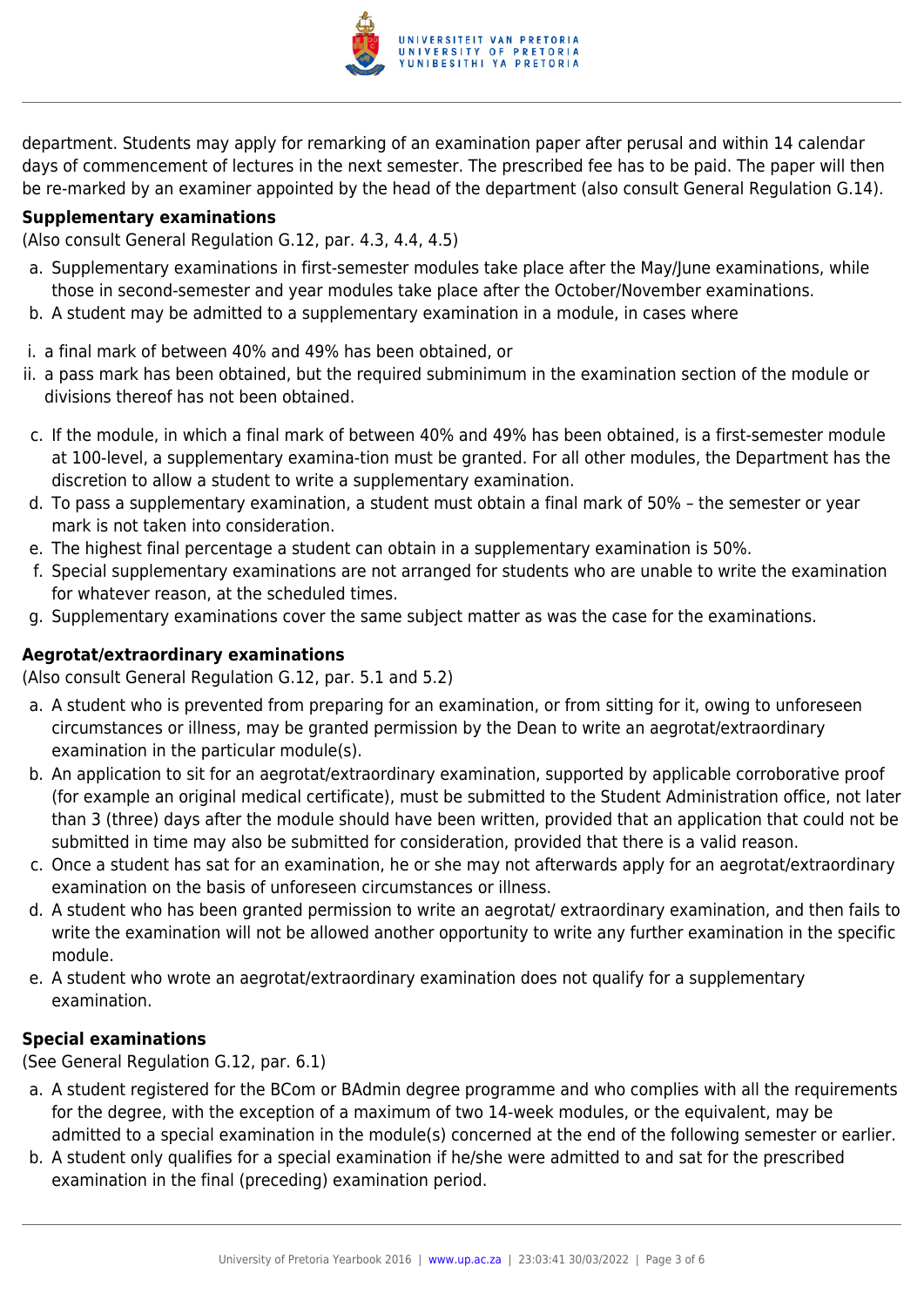

- c. If the special examination is conducted before 31 January, such a student must not register again for the module/s concerned and the examination is treated as a supplementary examination.
- d. If the special examination is conducted after 31 January, the student must register again for the module/s concerned and a semester mark, examina-tion mark and final mark must be obtained in an appropriate manner. In such a case, the result of the examination will not be taken into consideration with a view to the graduation ceremonies in March/April.
- e. All the regulations applicable to a supplementary examination, also apply to a special examination (Reg G.12.4).

#### **Application of old and new regulations and validity of modules**

#### (See General Regulations G.3 and G.5)

Subject to transitional measures laid down by the Faculty, a student must complete his or her degree in accordance with the regulations that were applicable when he or she first registered for a specific field of study or specialisation. If a student interrupts his or her studies or changes a field of study or specialisation, the regulations applicable in the year in which studies are resumed, or the field of study is changed, apply.

A student who fails to renew their registration for a degree or a module within the five years of first registration for the degree will need to apply for re-registration as outlined in General Regulation G.3.2 and obtain written permission from all Heads of Departments confirming acceptance of validity of previously passed modules.

#### **Recognition of modules**

#### (See General Regulations G.8 and G.9)

Credit for modules passed at other institutions is restricted to first-year (100-level) modules, provided that the date of the student's National Senior Certificate with admission to degree studies becomes effective before 2 April of the academic year in which such a module was completed. A student who is in possession of a bachelor's degree may not present any modules passed for that degree for another field of specialisation or degree in this Faculty.

#### **Postgraduate programmes**:

#### **1. General selection principles for postgraduate study**

In the Faculty of Economic and Management Sciences, all postgraduate applicants are subject to a selection process which differs from department to department and will be published in the departmental brochures and on the departmental webpages.

Selection is based on the content of and performance in the prior degree, bridging arrangements (where required), academic merit, prior work experience and research ability (For more detail, please refer to the departmental postgraduate selection criteria on the departmental website).

The HOD in consultation with the departmental Postgraduate Selection Committee reserves the right to request students to write an admission examination or to prescribe additional admission requirements or additional modules when deemed necessary (For more detail, please refer to the departmental postgraduate selection criteria).

Admission for all qualifications is subject to supervisory capacity in the field of specialisation in the relevant department and the department has the right to limit the number of students per year. The maximum number of students to be admitted per year will be published on the departmental website.

Research proposals for master's and doctoral applicants should be in line with the research focus of the Department which is published on the departmental website.

Only applicants who comply with the requirements set out in this document will be considered for selection. However, the achievement of the requirements does not guarantee admission as only a limited number of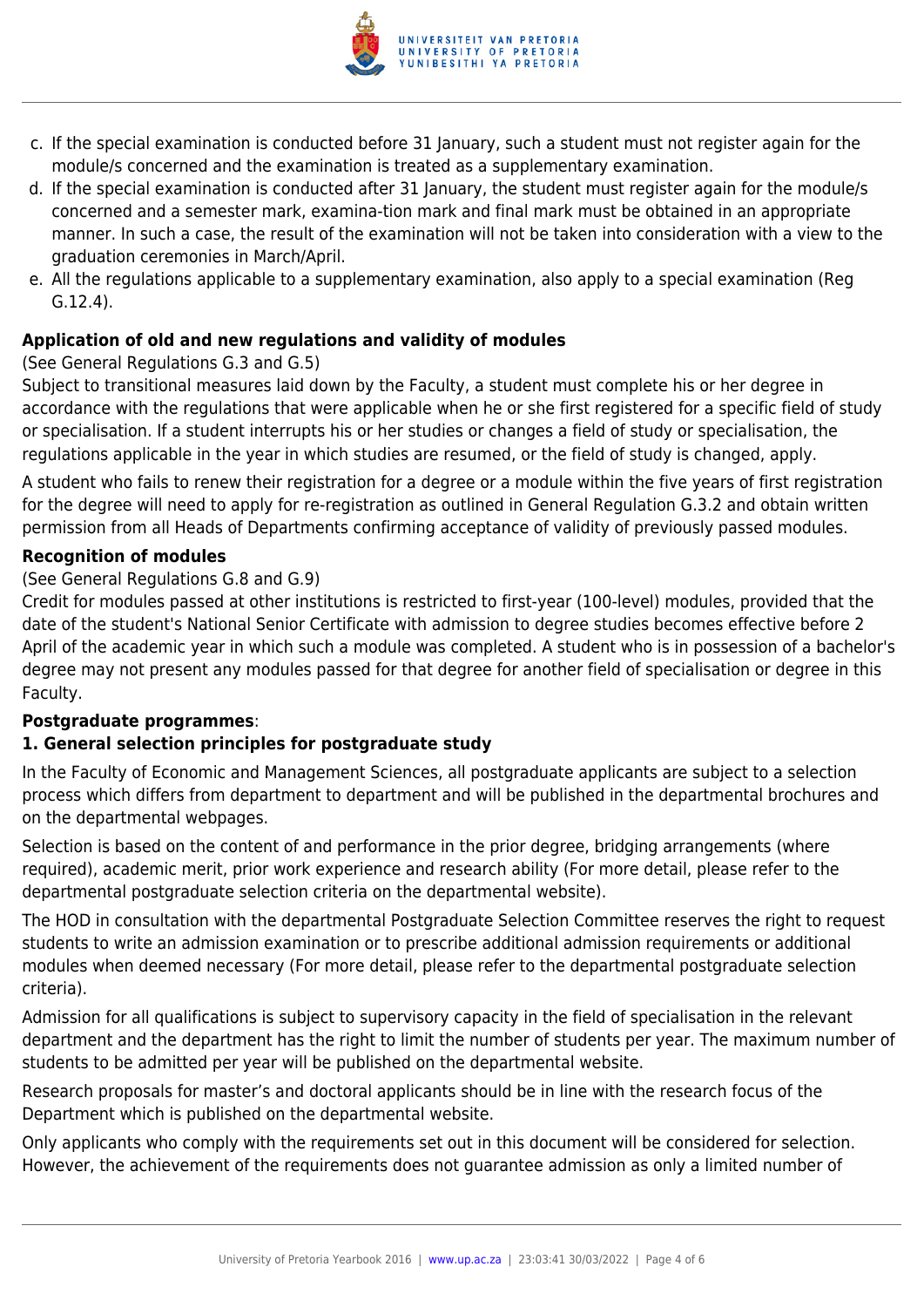

students can be accommodated.

#### **2. Consideration will be given for the diversity profile of students in accordance with the University strategy.**

Incomplete applications and applications that are received after the closing date will not be considered for selection.

Any false information provided by a student in his/her application will result in the exclusion of the application.

Selected applicants must, within 30 days from receiving the letter of admission, return the acceptance form and pay the prescribed deposit. Applicants, who comply with the minimum requirements but are not selected, will be placed on a waiting list and will be considered for admission when space becomes available.

A dean may, on the recommendation of a particular Postgraduate Committee, cancel the registration of a student if the student fails to comply with the minimum requirements determined by the faculty board – on condition that a student may request that the dean reconsider the decision in terms of the set procedures. The general rule is that a student for a doctorate must complete his or her studies within three years, with a possible limited fixed extension, after first registering for the degree.

#### **3. Renewal of registration**

Students of the University are registered for one year of study, or for a shorter period determined in general or in specific cases by the Council. After a year or period of study has expired, students wishing to continue their studies at the University must renew their registration and pay such fees for renewal of registration as are prescribed by the Council from time to time.

Re-registration for an honours degree or a postgraduate diploma is permitted only if the student has passed at least the equivalent of four semester or two year modules in a particular year of study – on condition that faculty boards may stipulate other requirements for progress that students must comply with in order to be readmitted.

Subject to exceptions approved by the Dean, on the recommendation of the head of the department, a student may not sit for an examination for a postgraduate qualification more than twice in the same subject. This applies to both modules and the dissertation.

#### **4. Recognition of modules passed at this university**

If a student wishes to continue his/her study after an interruption, the Dean, on the recommendation of the head of the department may require either that such a student should repeat certain modules already passed or that supplementary work in these modules be undertaken with a view to the continuation of his/her studies.

Periods of attendance at and credits for modules which a student obtained at the University and which did not form part of the requirements for a degree already conferred on a student, may be accepted by the Dean in consultation with the head of the department concerned, for an honours degree, provided that the student complies with the stipulations in G.8.1 and G.9.4(a).

#### **5. Degree with distinction**

In order to be awarded a postgraduate degree/diploma with distinction, a student must meet the following criteria:

- Obtain a Grade Point Average of at least 75% including at least 75% for the research component in the case of an Honours degree; 75% in the mini-dissertation in the case of a coursework Master's degree or 75% for a full dissertation Master's degree: # and
- Complete the degree/diploma within the minimum period prescribed.
- Only the final mark of the first attempt to pass the modules or dissertation will be considered; and
- The GPA will be not be rounded up to a whole number.

Exceptional cases will be considered by the Dean.